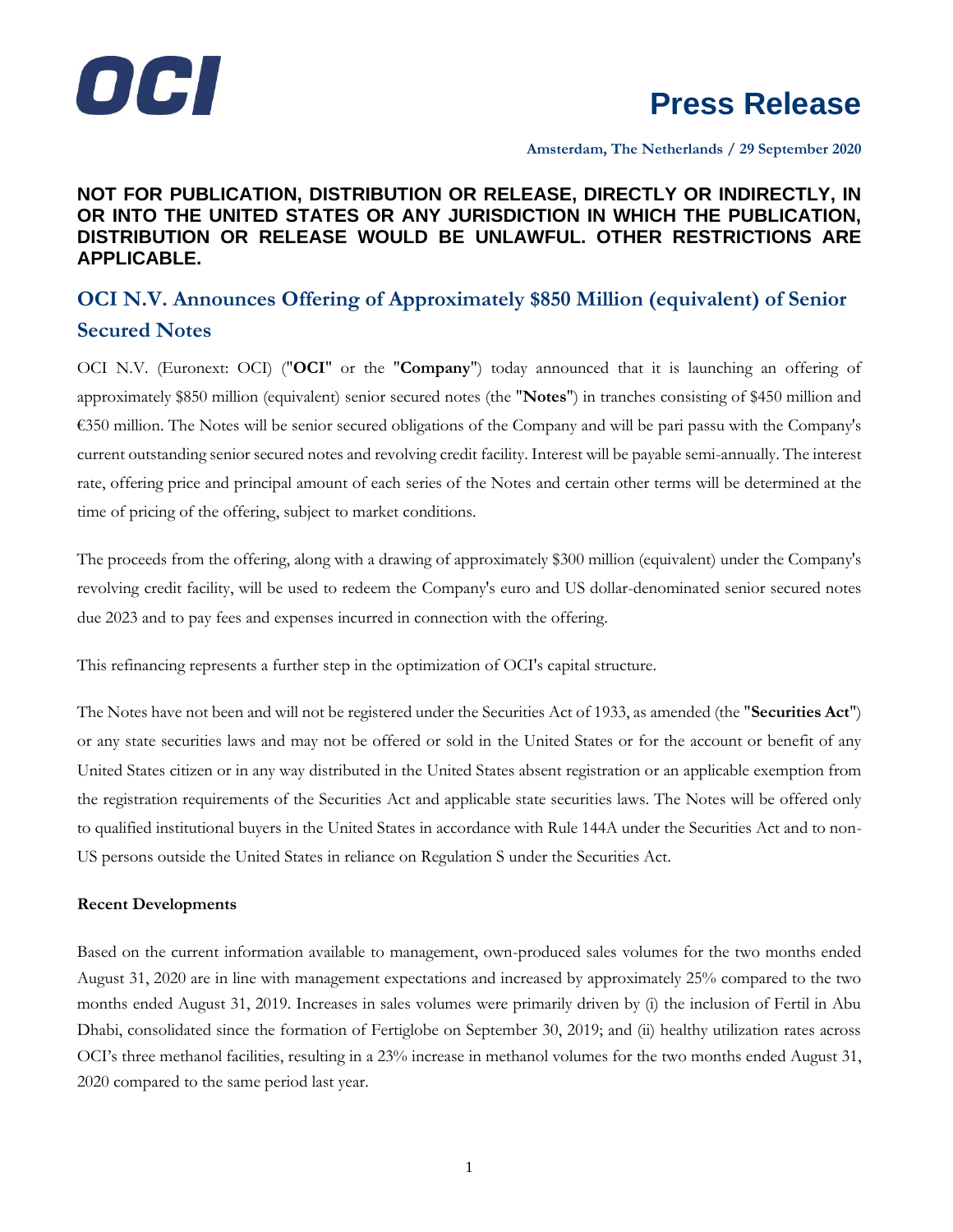# **Press Release**

Management believes that sales volumes were lower than otherwise could have been achieved due to (i) pre-emptive shutdowns of the OCI Beaumont and Natgasoline facilities during Hurricane Laura; and (ii) a shutdown for scheduled maintenance and regulatory inspections at OCI Nitrogen.

The higher sales volumes were partially offset by lower benchmark prices for most products during the two months ended August 31, 2020 compared to the same period last year.

As a result of the above factors, OCI currently expects a marked improvement in EBITDA for the three months ended September 30, 2020 compared to the Company's EBITDA for the three months ended September 30, 2019.

The above information relating to OCI's current performance is derived from its internal management accounts for the two months ended August 31, 2020 and August 31, 2019. OCI's management accounts are produced by financial reporting systems that it uses as the basis of preparation for its annual results at the end of each fiscal year. This information has been prepared by management. It has neither been audited, reviewed, verified or subject to any procedures by OCI's auditors nor been approved by its Board of Directors, and investors should not place undue reliance on it. This information should not be considered indicative of OCI's future results. This preliminary indication is based on management's initial review of OCI's results of operations and is subject to change. See "Forward-looking statements" below for important considerations relating to these recent developments.

\*\*\*\*\*\*\*\*\*\*\*\*\*\*\*\*\*\*\*\*\*\*\*\*\*\*\*\*\*\*\*\*\*\*\*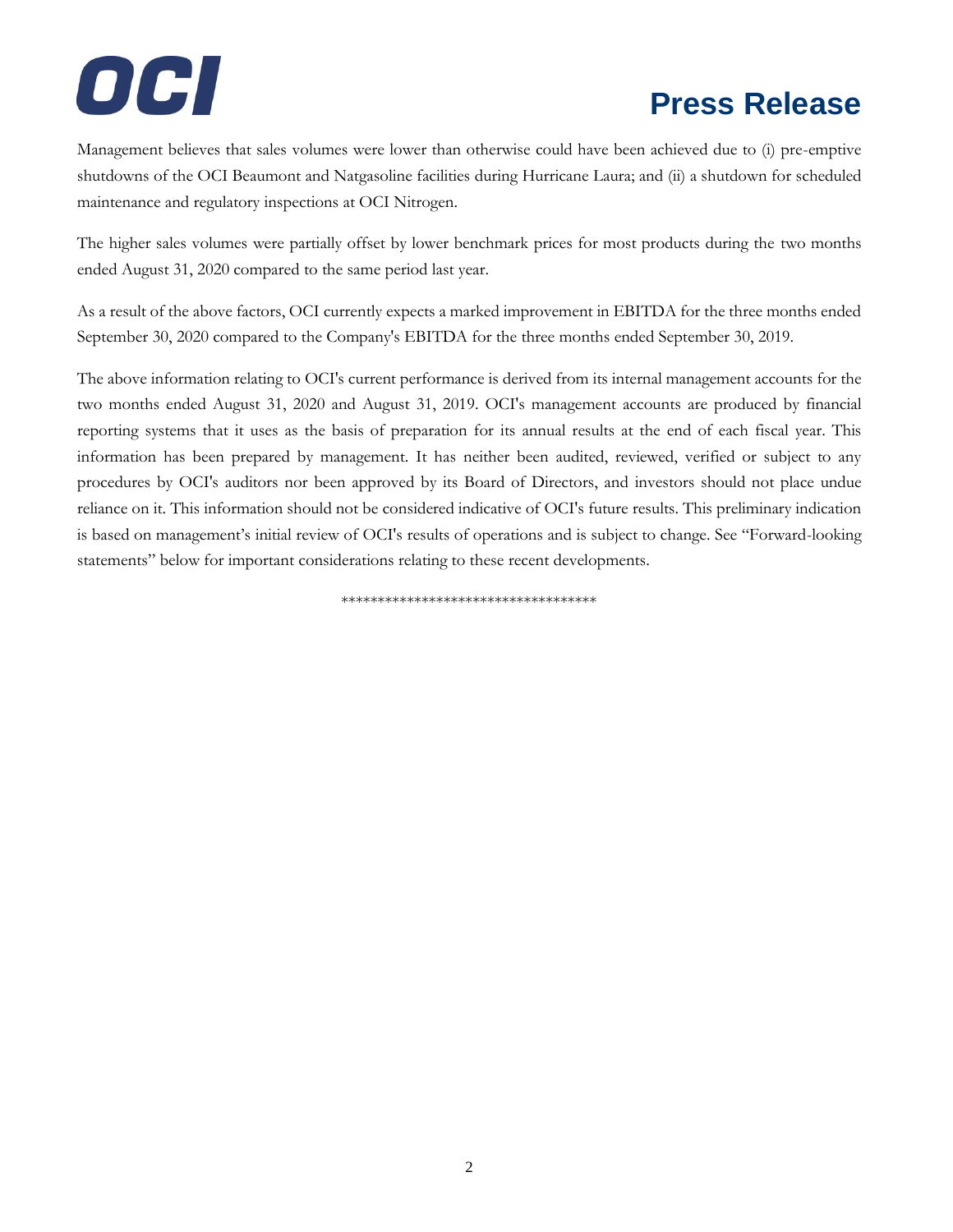# OCI

# **Press Release**

This announcement is not being made in and copies of it may not be distributed or sent into the United States, Canada, Australia or Japan.

This document is not an offer of securities for sale in the United States. The Notes may not be sold in the United States absent registration or an exemption from registration under the Securities Act. The Company does not intend to register the Notes and any related guarantees in the United States or to conduct a public offering of the Notes and such guarantees in the United States.

In member states of the EEA, this announcement is directed only at persons who are "qualified investors" within the meaning of Regulation (EU) 2017/1129 (the "**Prospectus Regulation**"). In addition, promotion of the Notes in the United Kingdom is restricted by the Financial Services and Markets Act 2000, as amended (the "**FSMA**"), and accordingly, the Notes are not being promoted to the general public in the United Kingdom. This announcement is for distribution only to, and is only directed at, qualified investors who (i) have professional experience in matters relating to investments falling within Article 19(5) of the Financial Services and Markets Act 2000 (Financial Promotion) Order 2005, as amended (the "Financial Promotion Order"), (ii) are persons falling within Article  $49(2)(a)$  to (d) (high net worth companies, unincorporated associations, etc.) of the Financial Promotion Order, or (iii) are other persons to whom it may otherwise lawfully be communicated or caused to be communicated (all such persons together being referred to as "relevant persons"). This announcement must not be acted on or relied on (i) in the United Kingdom, by anyone who is not a relevant person, and (ii) in any member state of the EEA other than the United Kingdom, by persons who are not qualified investors. Any investment or investment activity to which this announcement relates is available only to relevant persons in the United Kingdom and qualified investors in any member state of the EEA other than the United Kingdom. Each recipient also represents and agrees that it has complied and will comply with all applicable provisions of the FSMA with respect to anything done by it in relation to any Notes in, from or otherwise involving the United Kingdom. The Notes are not being offered to the public in the United Kingdom.

This announcement is an advertisement and is not a prospectus for the purposes of the Prospectus Regulation. A final form prospectus will be prepared and made available to the public in accordance with the Prospectus Regulation.

Manufacturer target market (MIFID II product governance) is eligible counterparties and professional clients only (all distribution channels). No PRIIPs key information document (KID) has been prepared as not available to retail investors in the EEA.

This press release (in particular, the section entitled "Recent Developments") includes forward-looking statements, which are based on our current expectations and projections about future events. All statements other than statements of historical facts including, without limitation, statements regarding our future financial position, risks and uncertainties related to our business, strategy, capital expenditures, projected costs and our plans and objectives for future operations,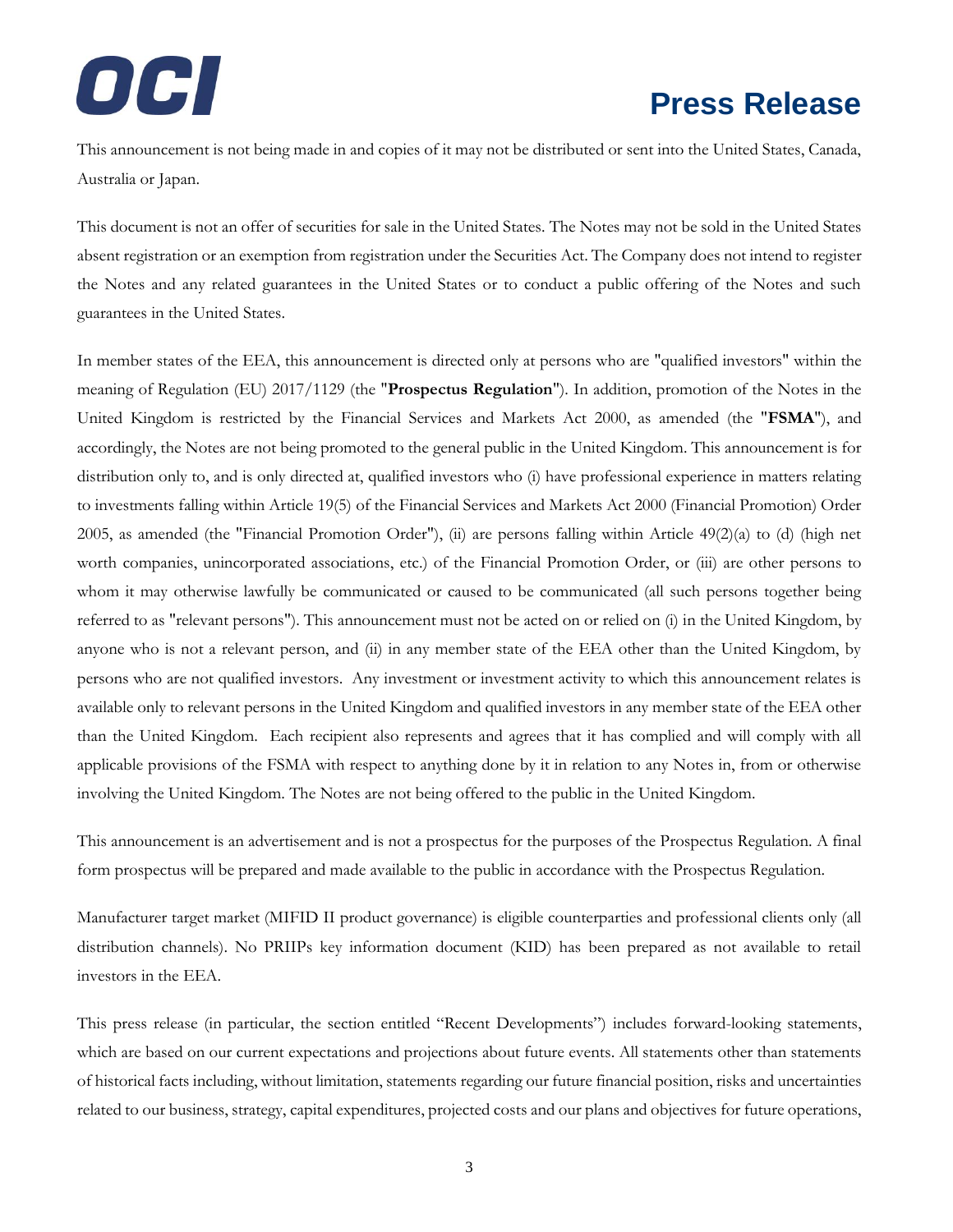

may be deemed to be forward-looking statements. Words such as "believe," "expect," "anticipate," "may," "assume," ''plan,'' ''intend,'' ''will,'' ''should,'' ''estimate,'' ''risk,'' and similar expressions or the negatives of these expressions are intended to identify forward-looking statements. By their nature, forward-looking statements involve known and unknown risks and uncertainties because they relate to events and depend on circumstances that may or may not occur in the future. Forward-looking statements are not guarantees of future performance. You should not place undue reliance on these forward-looking statements.